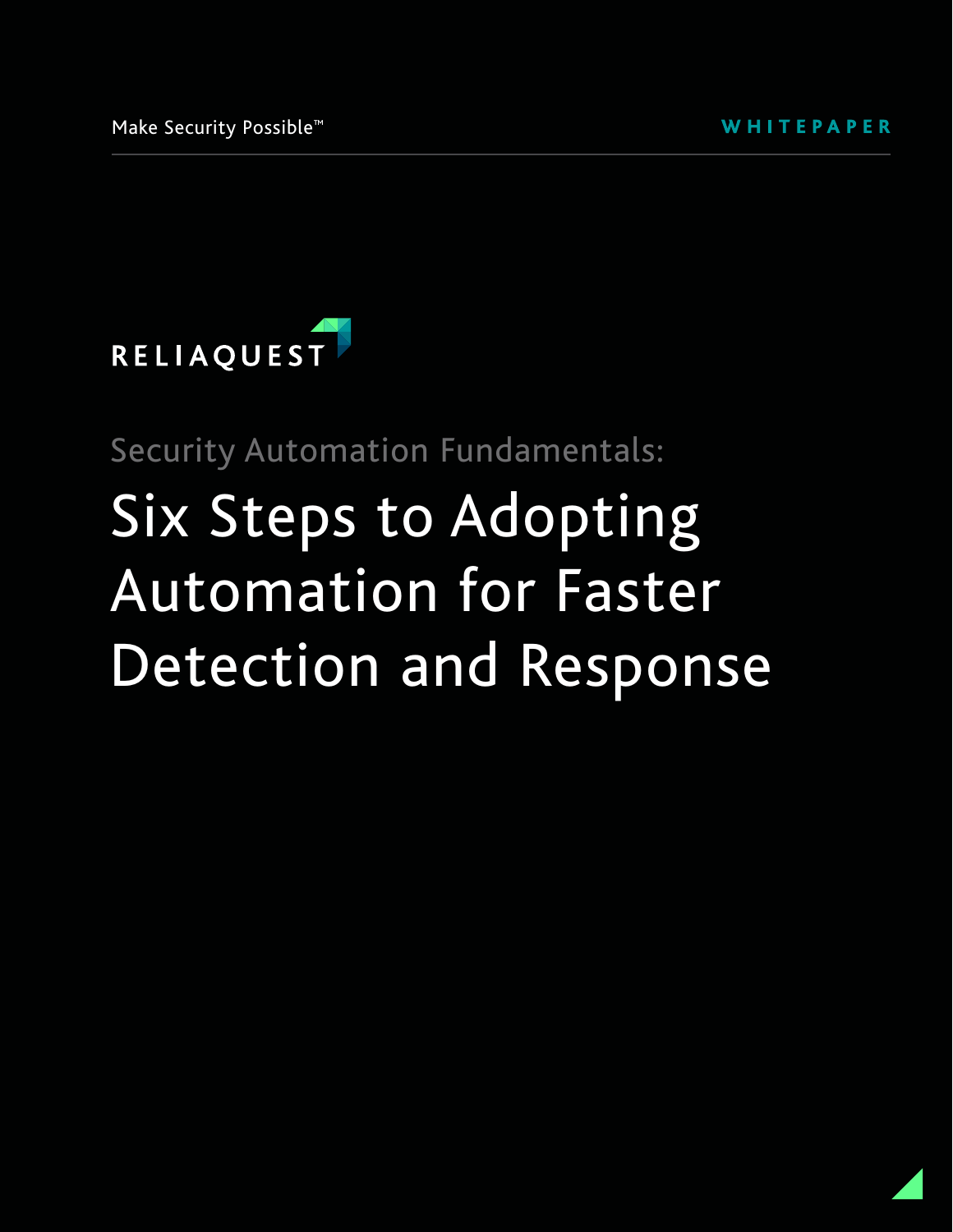### **Can automation solve security's "tool fatigue" challenge?**

How to use automation strategically across existing investments to gain context and insights for faster detection and response

#### **Introduction**

There are tools for analyzing just about every type of security threat, and for collecting data that adds context to potential threat activity. The problem today is that there are too many tools, too little integration among them, and more noise than a team can analyze and understand – all of which add up to less visibility, less efficient security teams, and increased risk.



In a survey of senior security leaders conducted by [451 Research,](https://www.reliaquest.com/resources/study-tacking-the-visibility-gap-in-information-security/)<sup>1</sup> the inability to integrate security products was named the top challenge in security management. "A failure to integrate drastically reduces visibility across the environment and wastes time and manpower maintaining disparate tools, rather than consolidating insights from multiple sources into a single pane of glass," 451 Research reported.

Automation is supposed to solve the "too many tools" problem, surfacing the most critical issues by running playbooks and processes against common threats like phishing, and freeing up valuable resources for other tasks. But the reality is that expectations for automation have outpaced its capabilities to drastically reduce human intervention in security monitoring.

**Enterprises are overwhelmed with security tools and the complexity they create. Can automation knit them together to improve threat visibility and accelerate response?**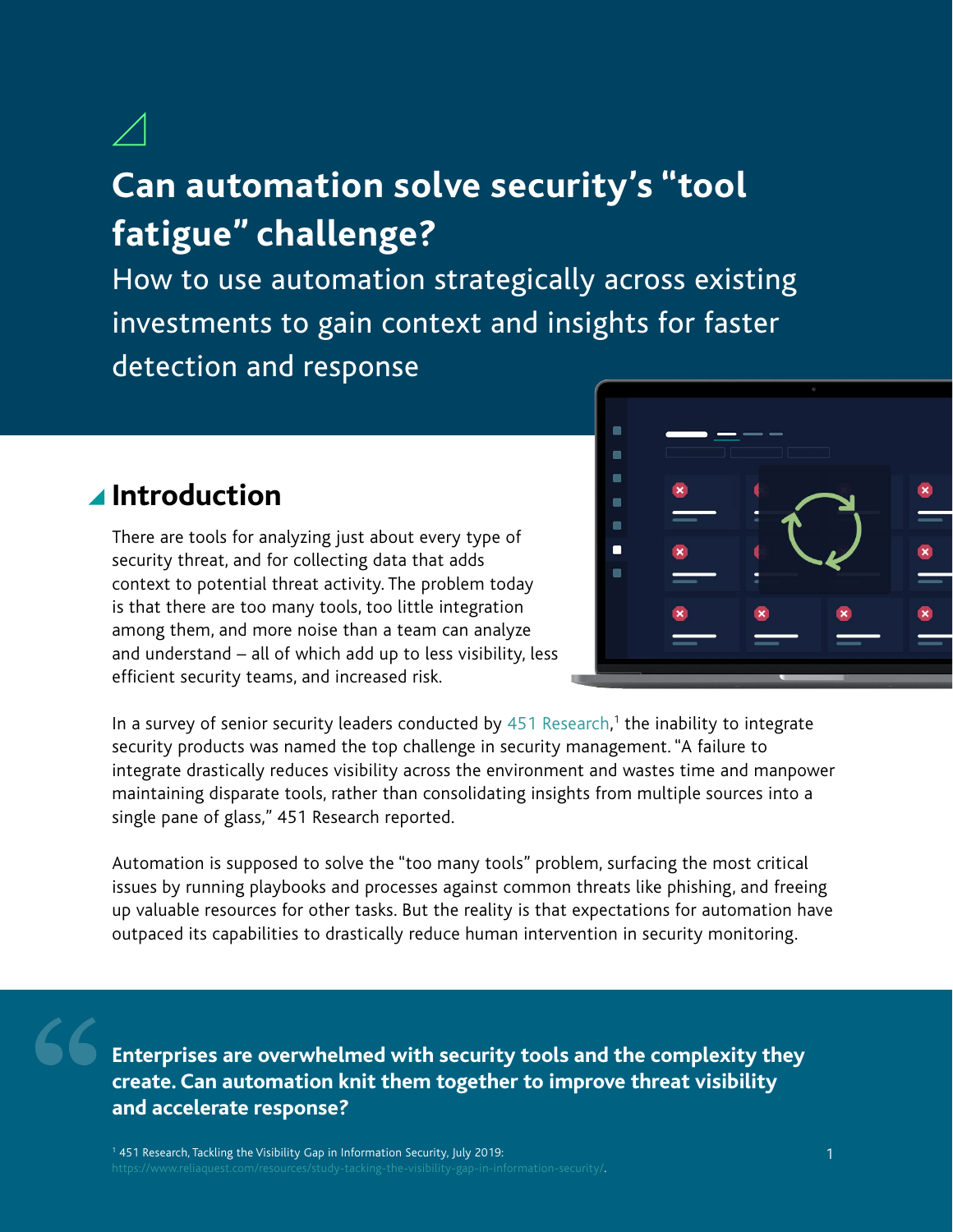#### **In this paper, you'll learn:**

- **WHY organizations have high expectations for automation and why they need to dial back or revise these expectations**
- **HOW the problems of "too many tools" and "too much data" negatively impact visibility into your environment**
- **HOW automation, applied correctly, simplifies threat detection and response and adds context to threats and workflows**

#### **Is automation making promises it can't keep?**

Automation is still on the upward hype cycle, according to Gartner's 2019 Hype Cycle for Threat-Facing Technologies<sup>2</sup> – which means security teams too often expect stellar results from automation solutions with little expert oversight. The technologies most frequently associated with automation today are Security Orchestration, Automation, and Response (SOAR) systems.

#### **The high expectations of automation as a security problem-solver fall into three categories:**

#### USING AUTOMATION AS A REPLACEMENT FOR EXPERIENCE. **1.**

According to Gartner's recent [market guide to SOAR solutions](https://www.gartner.com/en/documents/3942064/market-guide-for-security-orchestration-automation-and-r)<sup>3</sup>, buyers are seeking out automation features because they're short on staff. As the report notes, businesses see the

need to automate repeatable tasks and streamline workflows, which can help them orchestrate security tasks at scale.

But there's a key qualifier, as the Gartner guide says, noting that while SOAR can give teams greater reach, it can't actually replace your security team. In other words, an organization needs mature processes and people in place if it is to get true value from automation.

Organizations may place too much confidence in the playbooks provided by automation vendors. But because every security organization is different, canned playbooks are rarely transferable from one team to the next. Playbooks need constant care and

**Using automation intelligently requires a team's familiarity with runbook steps to identify opportunities for automation, as well as intimate knowledge of internal systems to enable and maintain integrations.**

[https://www.gartner.com/en/documents/3947404/hype-cycle-for-threat-facing-technologies-2019.](https://www.gartner.com/en/documents/3947404/hype-cycle-for-threat-facing-technologies-2019) 3 <sup>3</sup> Gartner Research, Market Guide for Security Orchestration, Automation and Response Solutions, June 2019:

<sup>2</sup> Gartner Research, Hype Cycle for Threat-Facing Technologies 2019, July 2019:

<https://www.gartner.com/en/documents/3942064/market-guide-for-security-orchestration-automation-and-r>.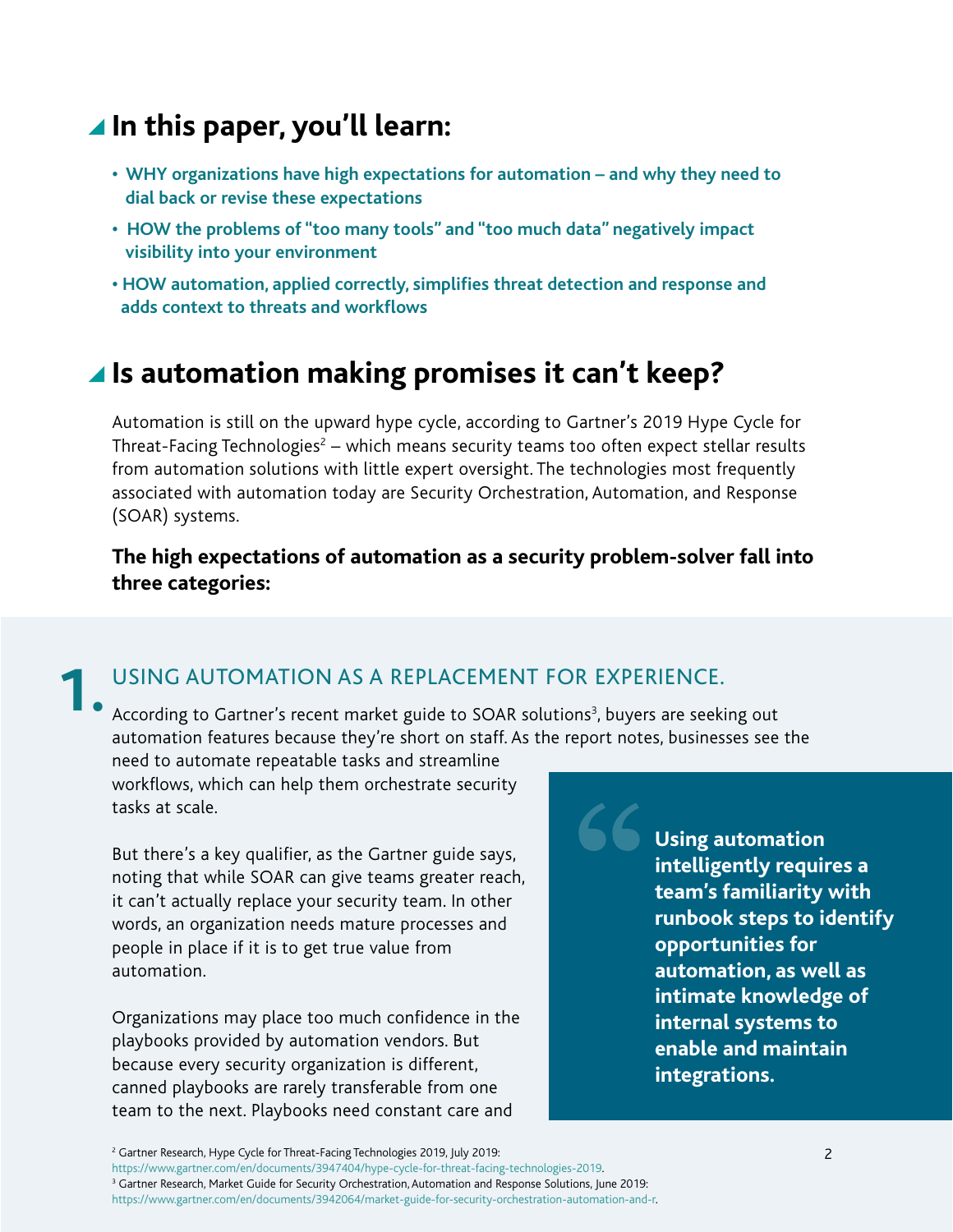feeding to ensure they are working properly – it's not a case of "set it and forget it." To the contrary: Technologies and threats are constantly changing, and therefore, so must the playbooks.

This is why teams need the knowledge to personalize runbooks and translate the steps into orchestration engines.

#### FOCUSING ONLY ON THREAT CONTAINMENT OR MITIGATION.

**2.** Automation certainly helps security organizations<br>The mistake is in assum diagnose and stop threats. The mistake is in assuming mitigation is all that automation can do, and not applying automation's features to other types of high-value tasks. **Automation used only for mitigation presents a missed opportunity to gain context and intelligence around threats – knowledge that can be used to prevent future threats from gaining traction.** In addition, collecting contextual data is often a repetitive task in investigative response that aligns well with automation.



#### Research®

**49% of senior security leaders said their investments in SIEM and EDR systems overwhelm their security operations capacity.**

Automatic mitigation is challenging to use, because security teams worry that by automatically blocking IP addresses or disabling users, they'll interfere with legitimate business processes. If you have concerns about using automation for mitigation, why not apply it to more benign tasks to help expedite threat qualification and root cause determination?

### TRYING TO USE AUTOMATION AS THE "CONNECTOR" **3.** FOR DATA SOURCES.

Automation has also been talked up as the answer to the orchestration problem – that is, aggregating data from systems and process alerts, and adding visibility that was lacking across disparate security solutions.

But while SOAR solutions can aggregate alarms and then orchestrate response processes, they are rarely collecting large sets of data across multiple technologies like SIEM, EDR, cloud services and third-party apps to enable single-source investigations.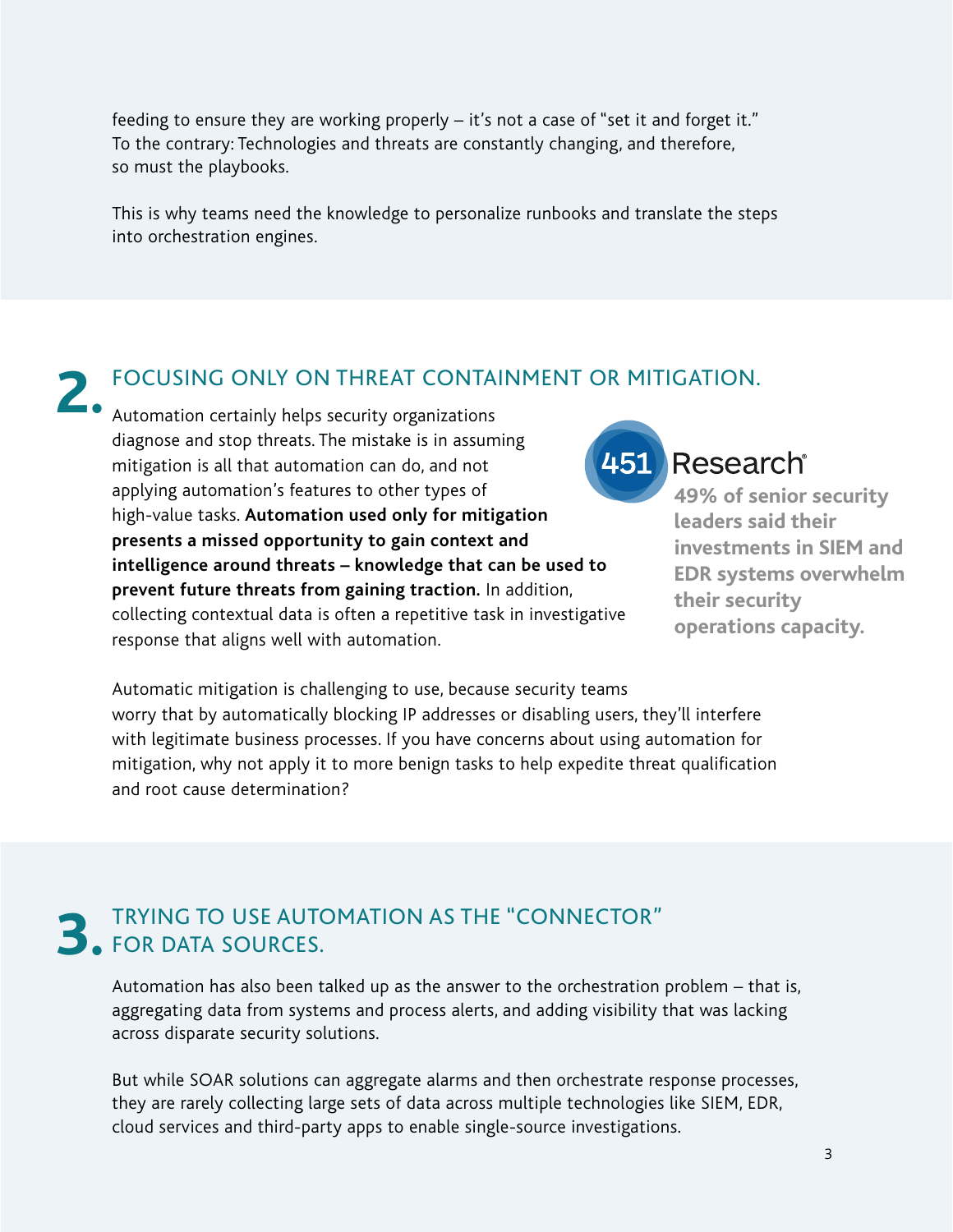Nor are they making the data easy to consume, or normalizing it. This is a key missed opportunity to become the "connector" for data sources, forcing security teams to spend additional time and resources to try and make sense of all the data returned.

The corollary to the "too many tools" problem is the "too much data" problem – data contained in a so-called "data lake." It's a problem that organizations hope automation can solve. In 451 Research's survey of senior security leaders, 49 percent said that their investments in SIEM (security information and event management) and endpoint detection and response systems overwhelm their security operations capacity.

The goal of the enterprise "data lake" – that is, understanding the data available and what it's telling the organization– isn't easy to achieve. There are many challenges, such as collection methods, processing, storage requirements, and licensing inhibitors. There are also logical reasons organizations choose not to collect security data in a single repository, such as incompatible data formats and admin overhead. Even if a team selected just two security solutions – a next-generation firewall



and an endpoint detection and response system – most organizations will choose not to send every network detail and every endpoint detail to their SIEM solution.

The result is that even with just two security products, workflows are already impaired. Teams are required to bounce back and forth between the different repositories and tool-specific workflows.

Organizations that try to funnel all data into a single, searchable repository find that the solutions are usually expensive and require yet more time and staff to maintain them. That defeats the purpose of seeking out tools that automate security and generate data, since security teams are trying to get by with less staff and more streamlined budgets.

**Organizations that try to funnel all data into a single, searchable repository find that the solutions are usually expensive and require yet more time and staff to maintain them.**

The result is a growing amount of detail within disparate security tools that never make it to the single, searchable data lake, generating "data ponds". These "data ponds" hide relevant information to an investigation. Automation engines demand detailed requests, which means teams receive responses with highly specific and limited data from the data lake– as opposed to a broader set of data around a threat event that sheds light on attackers' methods and mitigation tactics.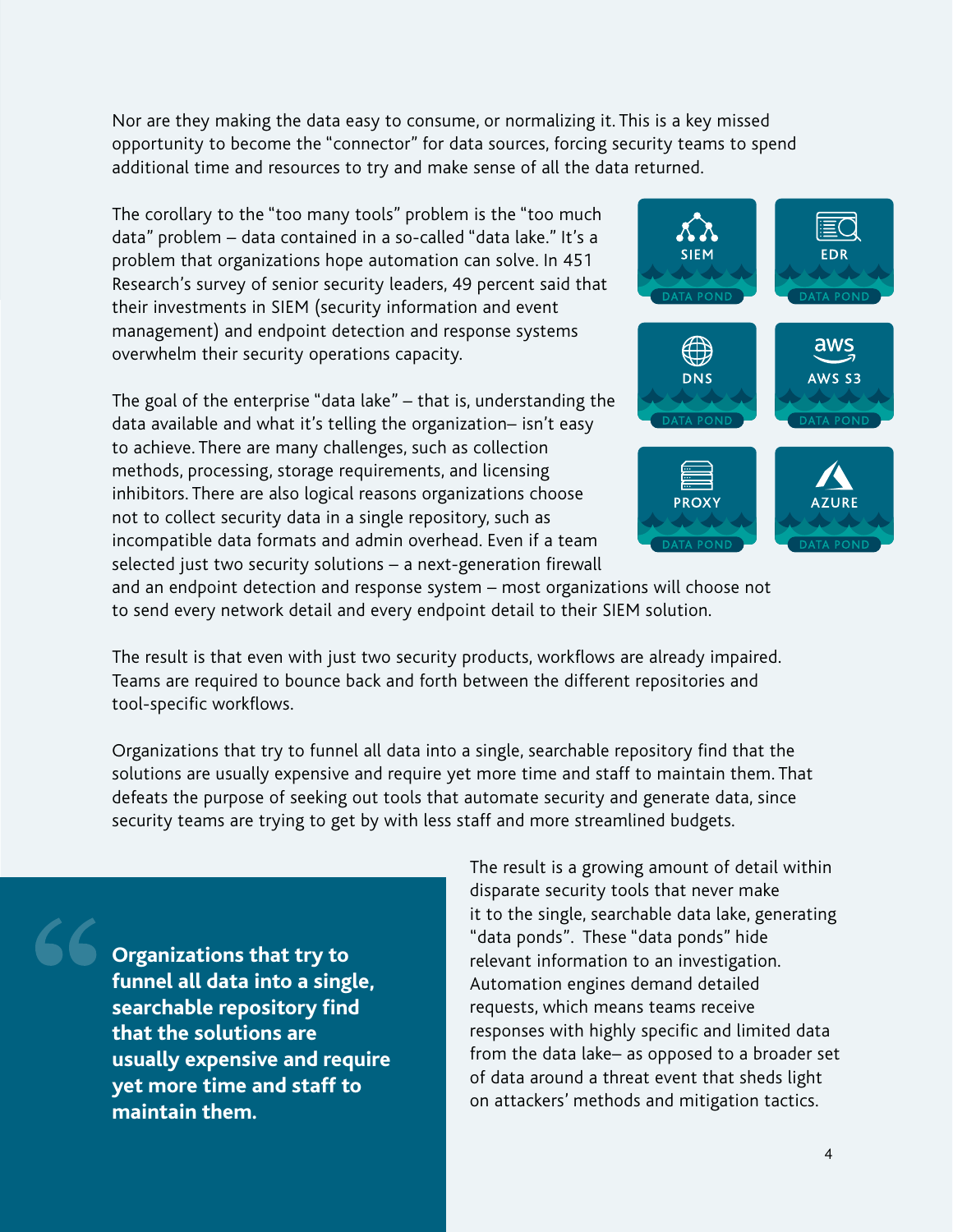Even if teams can extrapolate data from several disparate sources focused around the activities of a specific threat, they must rely on manual methods to consolidate it or make it usable, such as exporting the data into common formats like CSV or into a NoSQL database. But data incompatibilities and administrative complexities still crop up. And the monumental task of normalizing the data remains.

### **Best practices for addressing security challenges through automation**

Used correctly, automation removes the repetitive and mundane tasks that hinder focus on threat investigations. Automation can also uplevel security when it's used for more than simple task management. It can cut through the alert noise so that security teams can focus on learning about threats and applying that knowledge to develop new threat mitigation strategies and protect the business.

#### APPLY AUTOMATION TO WHAT YOU KNOW – **1.** APPLY AUTOMATION TO WHAT YOU DON'T KNOW.

Use automation for specific processes that you know and trust, instead of applying it to every source in the environment. Automation not only requires intimate knowledge of incident response processes, it also requires insight and access into the integrated systems. For example, if the desired automated process is to trigger a vulnerability scan on a target host:

- **•** Is there a supported API available that can programmatically trigger a scan?
- **•** Is there knowledge of the correct API call to trigger a scan?
- **•** What inputs does the API require?
- **•** Does the security team have API credentials?
- **•** What activity warrants a scan to be triggered?
- **•** How will scan results be collected or returned, and in what format? How will this format align with the other data you have?
- **•** Does triggering a scan require oversight outside security?
- **•** Are any hosts considered off limits to a scan? If so, how will you account for them?

As you can see, even apparently innocuous steps to gather contextual information about hosts become challenging without a deep understanding of the process you want to automate, your organization's policies, and the system you are integrating.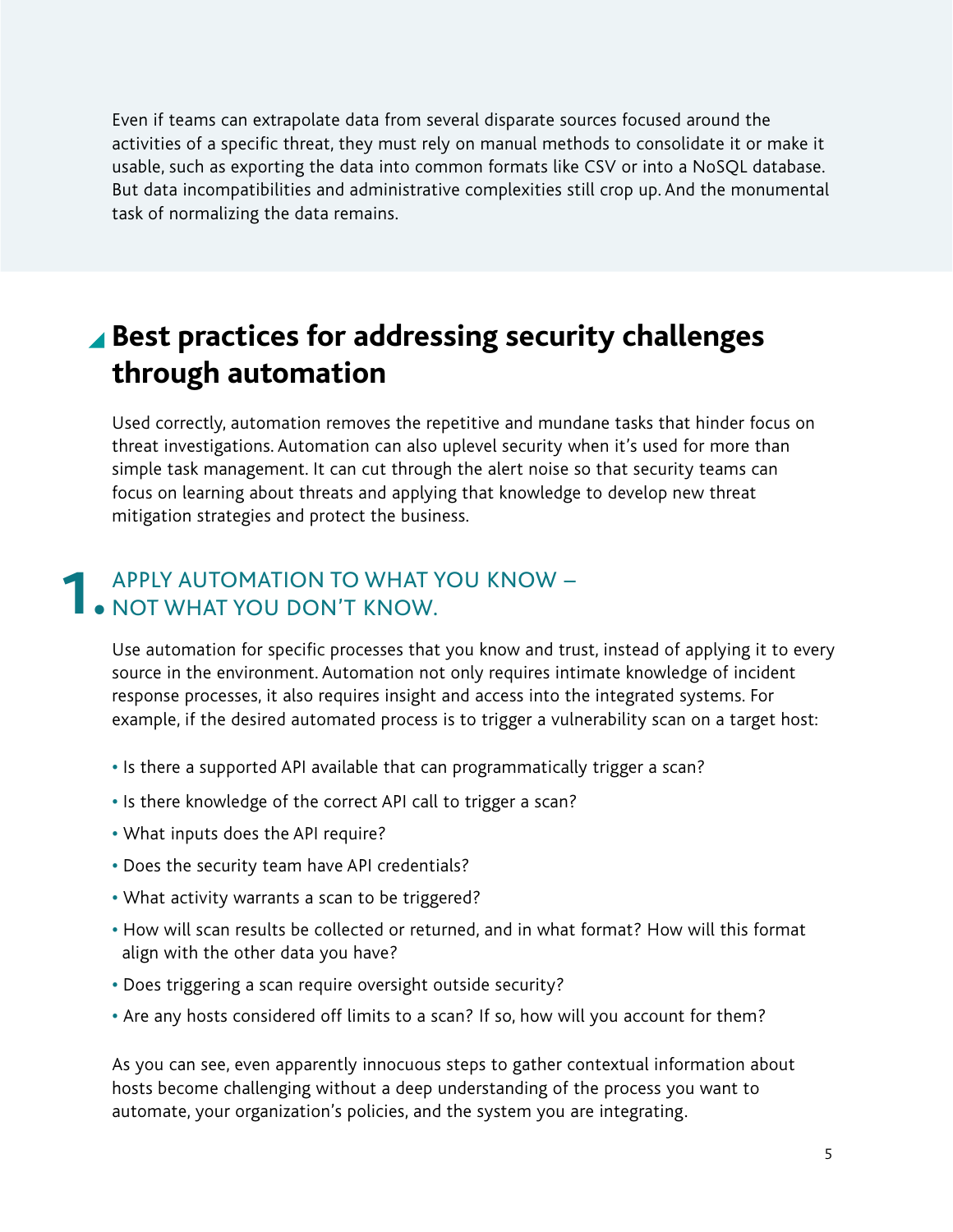### PUT DATA INTO CONTEXT.

Instead of relying on manual sifting and parsing of data, deploy automation to correlate data from across multiple sources, and separate relevant alerts from irrelevant data and false positives. Automation normalizes data into a view that helps security teams make better decisions and removes the blind spots that are barriers to decision-making.

With this normalized view, teams gain context around workflows. This provides the background for choosing which plays to run against which attacks.

## **3.**

#### TAKE LOW-HANGING-FRUIT TASKS OFF THE TABLE.

To free up security experts for strategic projects, apply automation to remedial tasks such as enriching data to help provide additional context around threats as well as entities (including users, devices, and apps). Automation shouldn't be used to replace security professionals: It should be used to allow these professionals to flex their decision-making muscles.

#### ACCESS THE BEST DATA FOR SPECIFIC INVESTIGATIONS. **4.**

Using a normalized view, automation can fetch data for the chosen investigation, creating a unified presentation layer and applying consistent filtering to enable faster analysis and response times.

## **5.**

#### CREATE A DECISION MATRIX.

Let's say a team's task is to quarantine a host via an endpoint detection and response (EDR) solution. Here is a sample of questions automation needs to account for:



A good automation solution incorporates these decisions into its playbook actions to remove manual effort by the analyst.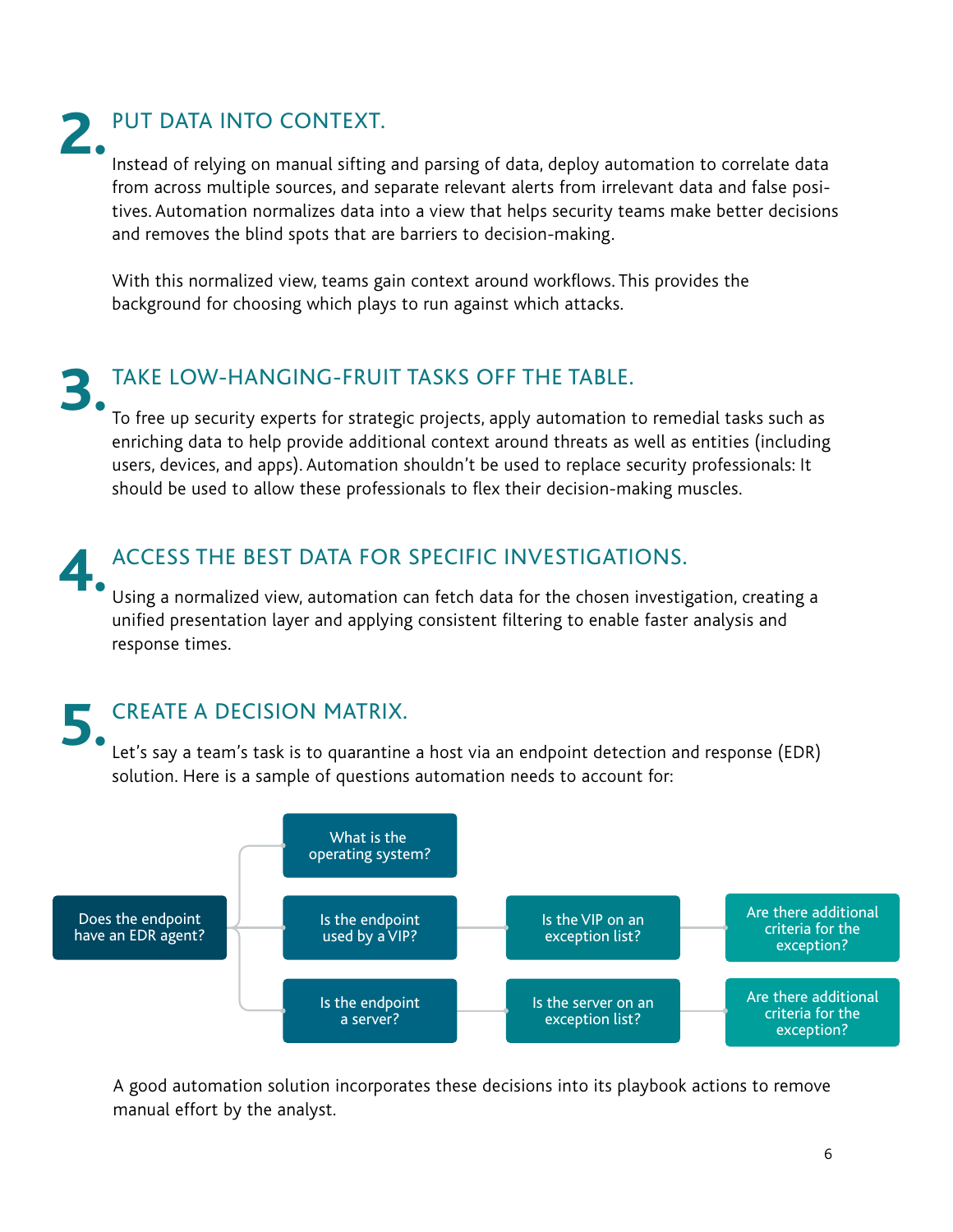#### DEPLOY MORE PLAYBOOKS WITH LESS **6.** DEPLOY MORE PLAYBOOKS MANAGEMENT OVERHEAD.

As Gartner notes, organizations want to use automation to fill in skills gaps. However, current automation tools still require code development to create plays and playbooks. For example, while the SOAR solution "invokes" automation, the development and maintenance of SOAR code falls to the customer. But security professionals are not programmers. An automation toolkit should not require security professionals to develop and maintain their own code, but instead should focus on what play to run and when.

**An automation toolkit should not require security professionals to develop and maintain their own code, but instead should focus on what play to run and when.**

#### **The next steps for enterprises**

For organizations looking to adopt automation to improve security instead of complicating it, these steps can accelerate adoption.

- **1.** If you haven't already, create runbooks for commonly seen threat types. Start with threats for which you have high confidence in alerting.
- 2. Review your runbooks to inventory each system accessed or touched.
- **3.** Find common systems across your runbooks, and discover which systems are used the most often.
- 4. For those systems not owned directly by security, start conversations with owners sooner than later.
- **5.** Assess the level of difficulty in developing and maintaining an integration. For example, what could change? Who is the contact if the integration is broken?
- **6.** Develop automation for low-effort integrations that occur the most often.
- 7. Use automation to mitigate threats based on alerts in which you have high confidence. Keep in mind that you may not need to automate everything from start to finish; some automations may still require human interaction.